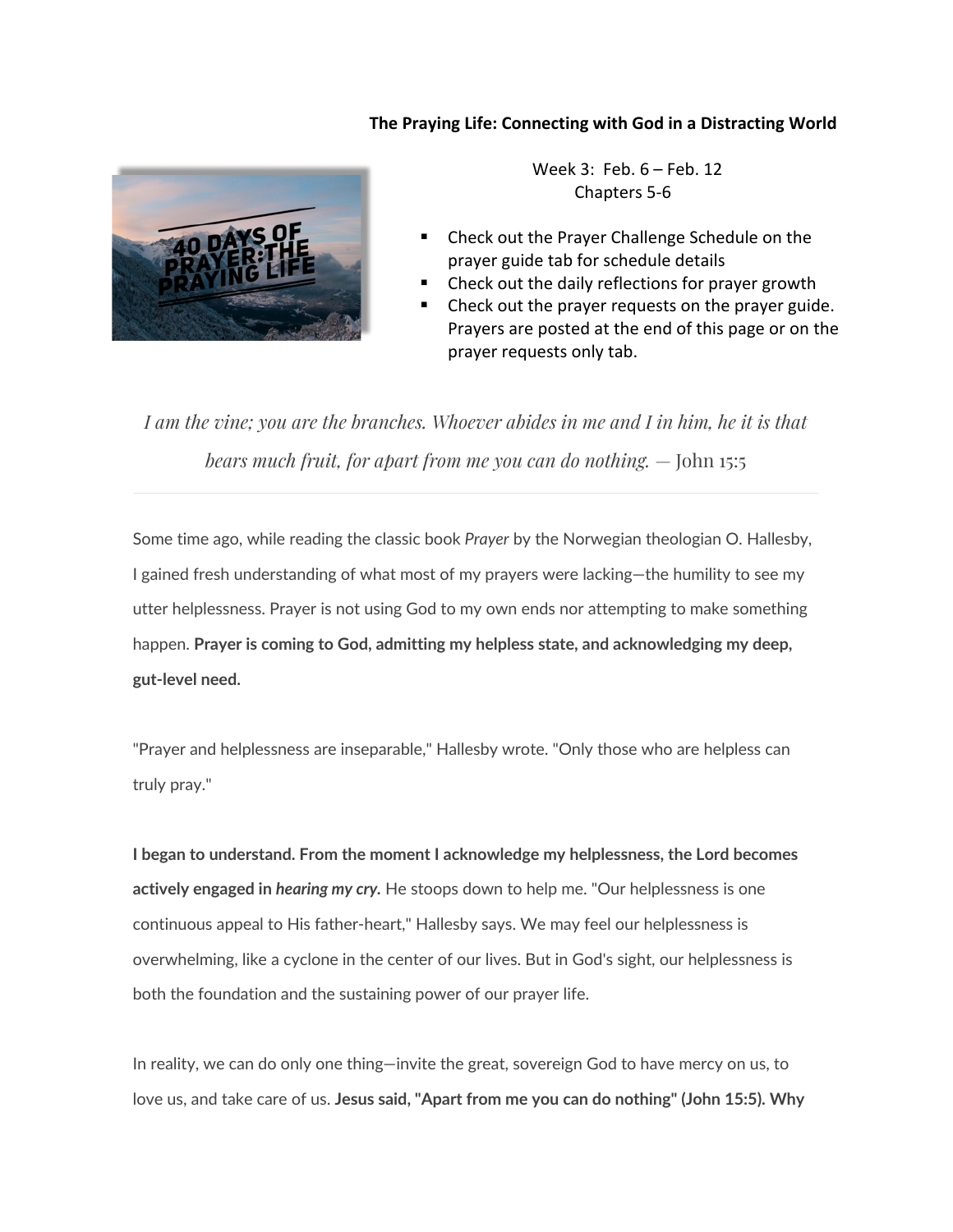#### **does it take so many of us a lifetime to learn this?**

"Prayer, therefore, consists simply in telling God day by day in what ways we feel that we are helpless," Hallesby writes.

We tell God how powerless we are by nature to love others, to believe His promises, to hope, to serve, to practice the spiritual disciplines, to struggle against our fleshly desires, to suffer well. This acknowledgement of helplessness puts us in a position to be helped.

"As long as we are conscious of our helplessness, we will not be overtaken by any difficulty, disturbed by any distress, or frightened by any hindrance," Hallesby says. "We will expect nothing of ourselves, and therefore, bring all our difficulties and hindrances to God in prayer."

We will simply open the door and let Jesus come into our hopeless messes. **And in our helplessness, we will see the power of God work in and through us.**

#### **HOW TO PRAY**

*Whom have I in heaven but you? And there is nothing on earth that I desire besides you. My flesh and my heart may fail, but God is the strength of my heart and my portion forever.* (Ps. 73: 25–26)

**I read this devotion a couple of years ago and wanted to share this great word with you from DAWN WILSON (founder and director of** *Heart Choices Today* **and serves on the team of Revive Our Hearts) I felt this devotion**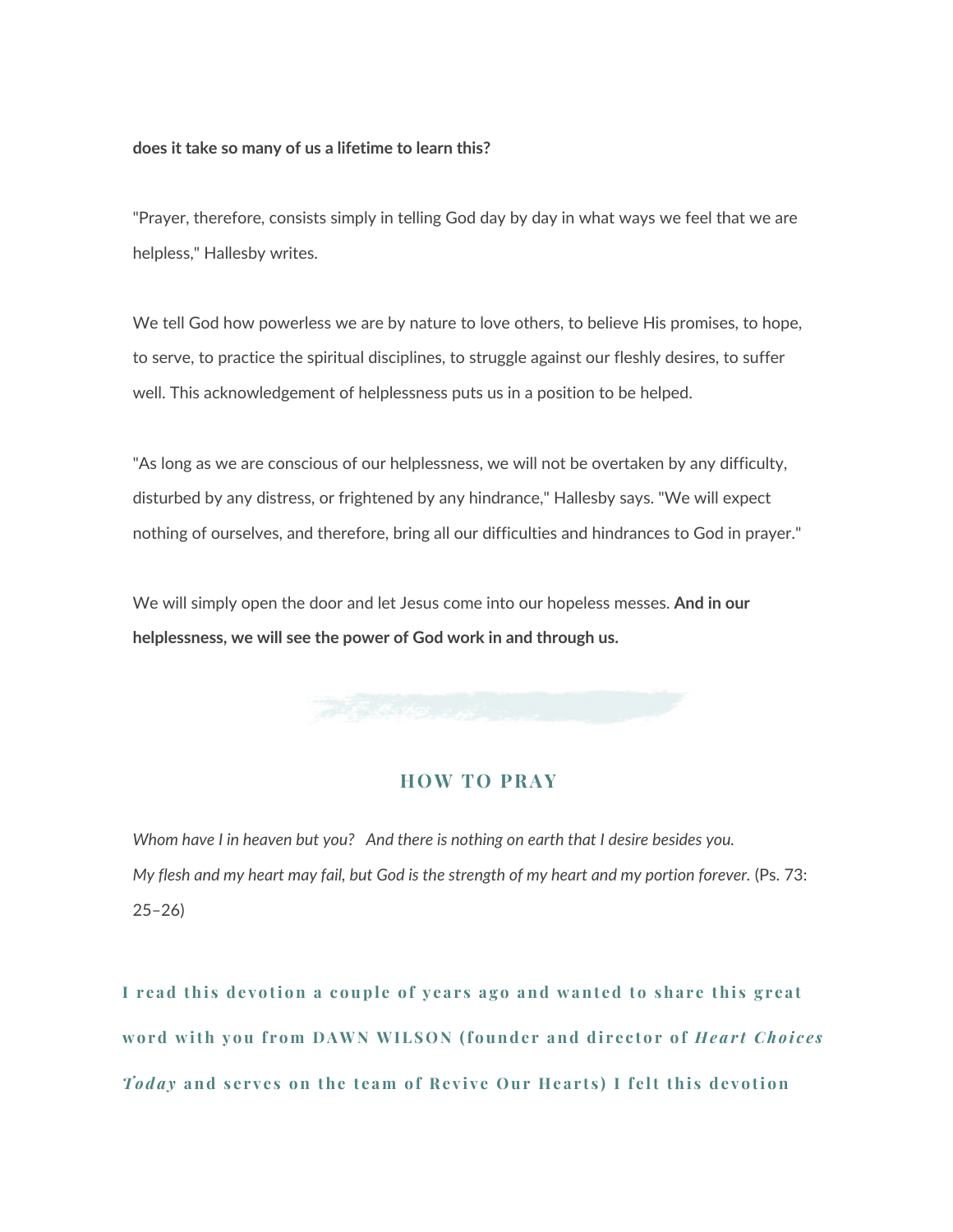**applied so well to chapter 6 of this week's reading schedule. "Good praying themes: helplessness, relationship, repentance, asking story, and hope" says Paul E. Miller .** 

*-----------Daily Reflections--------*

- $\circ$  Sunday, Feb. 6: As this week's chapters are opened, begin to think about Jesus' life with the Father. Paul Miller says, "Jesus' prayer life is an expression of his relationship with his Father, He wants to be alone with the person he loves." How about you, do you want to be alone with the person of Jesus just for the sake of spending time with him because you want to or because you feel like you have to?
- $\circ$  Monday-Friday, Feb. 7 Feb. 11: Chapter 5: Why did Jesus need to pray? P. 33 paragraph 3 says that "Jesus defines himself only in relationship with his heavenly Father." What does this mean to you? How would your life look differently if you did the same – define yourself only in relationship with your heavenly Father? How does Jesus love the Father (p. 34)? How does the knowledge that the Father loves you with the same intensity of a "one-person focus" impact you? Write down all you observe about how Jesus prayed (pp. 35-36). What are some suggestions in the book (pp. 38-39) that might help you have a more focused prayer time with your Father? Try them this week! Chapter 6: Read Psalm 142. This psalm was written by David when he was in the cave hiding from Saul (I Sam. 23-24). What is David's emotional state in this psalm? Have you ever been in a similar state? What words or phrases in the psalm show us David's helpless state? What words or phrases show us David's trust in God's ability and willingness to act on his behalf? What makes becoming helpless so difficult for us? Why is helplessness the key to a praying life (pp. 42-43)? Paul Miller writes, "Prayer mirrors the gospel" (p. 43). How so?
- o Saturday, Feb. 12: Ponder this statement from chapter 5, "Regardless of how or when you pray, if you give God the space, he will touch your soul. God knows you are exhausted, but at the same time he longs to be part of your life. A feast awaits."
	- ----------Daily reflections adapted from *A Praying Life* Discussion Guide----------

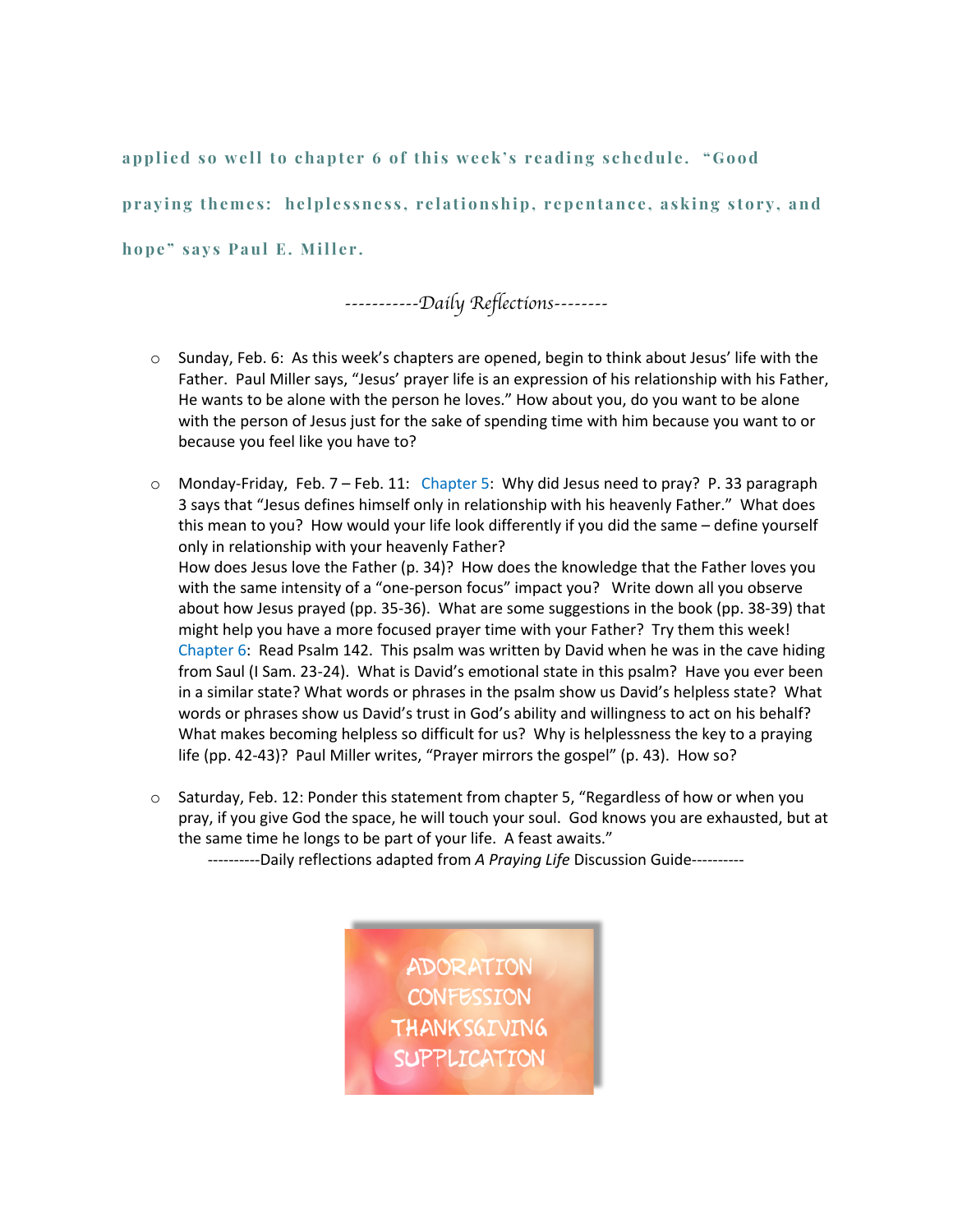Weekly Prayer Guide for Feb. 6 – Feb. 12

## *A*doration: praising God for what and who He is:

O Lord, we worship You and Your Son Jesus, for You have made Him our Messiah and King: His throne is Your very throne, O God. His kingdom will last for ever and ever. He will rule by treating everyone fairly. He loves what is right and hates what is evil. So You have placed Him above His companions. You have filled Him with joy by pouring the sacred oil on His head. (Psalm 45:6-7)

 One generation shall praise Your works to another, And shall declare Your mighty acts. I will meditate on the glorious splendor of Your majesty And on Your wonderful works. Many shall speak of the might of Your awesome works, And I will proclaim your great deeds. (Psalm 145:4-6)

*C*onfession: stating our sins, and asking forgiveness:

If I say that I have fellowship with You, O Christ, and yet walk in the darkness, I lie and do not practice the truth. But if I walk in the light , as You are in the light, I have fellowship with others, and Your blood, O Jesus, purifies me from all sin. Forgive me of my sin, O Lord.

Confess your sins before our great God who is faithful and just and willing to forgive your sins. Where are you feeling helpless right now? Confess all areas of you weakness to Him. Ask Him to help you see your true state and cry out humility.

 $\widetilde{T}$ hanksgiving: thanking God for specific things He has done.

I trust in Your loyal love; My heart rejoices in Your salvation, I will sing to You, O Lord, For You have dealt bountifully with me. I will bless You, Lord, For You have heard the voice of my prayers. You are my strength and my shield; My heart trusts in You, and I am helped. My heart greatly rejoices, And I will give thanks to You in song.

"For to You, who sits on the throne and to the Lamb Be blessing and honor and glory and power For ever and ever!"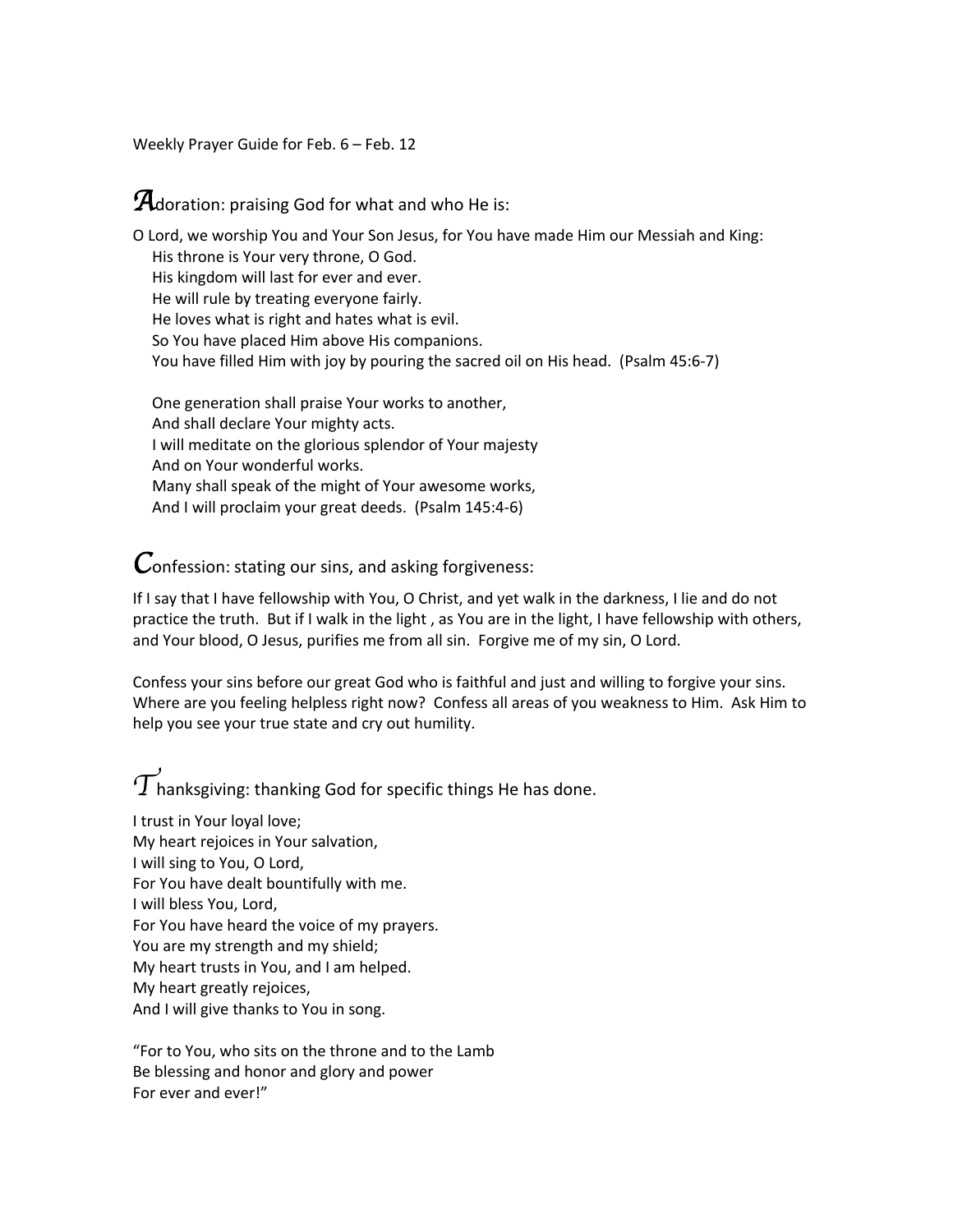# *S*upplication: asking for things we want God to do, for others or for us.

May I be a doer of the word and not merely a hearer who deceives myself. For if I am a hearer of the word and not a doer, I am like those who look at their natural faces in a mirror, and after looking at themselves, go away, and immediately forget what kind of people they were. But if I look intently into the perfect law of freedom and continue in it and I am not a forgetful hearer but a doer of the word I will be blessed in what I do.

*Pause here to petition God for growth in your desire to know and please Jesus Christ. Pray for a greater love and commitment to Him, for the grace to practice His presence and for the grace to glorify Him in your life. Offer prayers regarding your activities for the week and any special concerns you may have.* 

- Pray for the US ministry of EE: it's vision for the future, God's person to fill the position of US director (Randall Woods (our director for 8 years will be leaving EE to pastor Midway Baptist Church), a smooth transition over the next few months
- Pray for additional ministry partnerships so that TOGETHER we can reach the world with the Gospel.
- For America to turn to God and our Nation to see the next Great Spiritual Awakening.
- For our leaders to be God-fearing and recognize that they are accountable to Him for each decision and act. (Prov. 9:10)
- For God to grant people in authority wisdom, knowledge, and understanding.
- Pray that the Church in America will open their eyes to see the hope to which we've been called.
- For prospective churches to host Equip America in future locations around the country.
- For plans and preparations for Congress Of Nations in 2023
- For God to expand the ministry of Hope For Kids in 2022. For expansion of the Explorers' Club ministry.
- Pray churches that have attended Everyday Evangelism Launches will begin implementing.
- For Pastors' in America to Stand UP! Stand Firm! Stand on God's Word with grace, power, and mercy!
- Pray for peace in our cities and unity in our churches and nation.
- **The 71st National Day of Prayer** will be celebrated on Thursday, May, 5, 2022. The theme this year is a call to praise in prayer*. 'EXALT THE LORD, WHO HAS ESTABLISHED US' based on Colossians 2:6-7.*
- Lift prayers for our persecuted brothers and sisters: ask God to help them rest in the knowledge that Our Good Shepherd walks with them through every difficult situation. Ask God to provide Bibles and Christian literature that will reach the most remote and needy areas where they are in the shortest supply. Ask God to continually bring comforting scripture to their mind giving them the strength to press on. Ask God to bring about justice in an unjust world.
- Pray for your pastor and church leadership.
- Pray for ministries in your church and ministry directors
- Pray for unbelieving family members that God would draw them to salvation.
- Pray for the grieving. There is much loss everywhere. Many lives that are struck by the loss of those they love dearly. Ask God to shower them with his tender mercy and cover them with His feathers and they would take refuge under His wings. That they would grasp His faithfulness to be their shield and rampart.